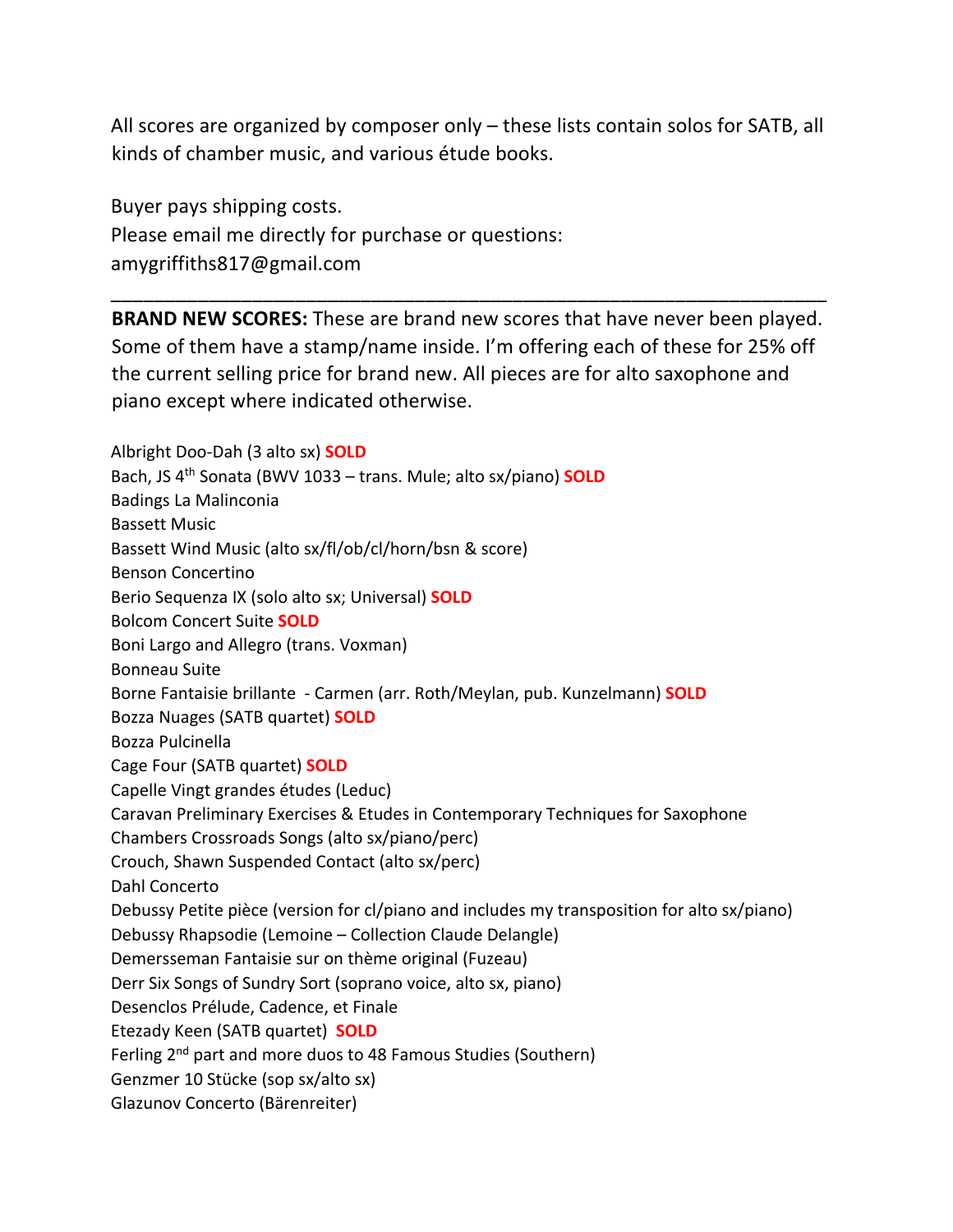Glazunov Concerto (full score only; Kalmus) Gotkovsky Brillance Gotkovsky Variations Pathétiques **SOLD** Handel Sonatas #3 and #13 (trans. Rascher) Harbison San Antonio Sonata Hindemith Sonata (Eb Alto Horn, pub. Schott) Husa Elégie et Rondeau **SOLD** Iannaccone, Anthony Invention (2 alto sx) Ibert Aria **SOLD** d'Indy Choral Varié Koechlin Etudes (alto sx/piano) **SOLD** Lacour Huit études brillantes Lacour 28 Etudes **SOLD** Laitman I Never Saw Another Butterfly (sop voice/alto sx)**SOLD**  Lang Press Release (solo bari sx) Lang Revolutionary Etudes (SATB quartet) **SOLD** Larsen Holy Roller Lantier Sicilienne Lauba Neuf études **SOLD** Lauba Worksong (w/ CD) Londeix Nouvelles études variées **SOLD** Martin Ballade (includes basset horn part) Martino Piccolo Studio (solo alto sx) Maslanka Sonata **SOLD** Maslanka Song Book (alto sx/marimba) **SOLD** Massis Six études-caprices Matitia Devil's Rag Milhaud Scaramouche Milhaud Scaramouche (alto sx/fl/ob/clar/horn/bsn/score; arr. Stewart) **SOLD** Monti Csárdás (trans. Roberts) Mule Dix-huit exercices ou études **SOLD** Mule 48 études de Ferling (Leduc) Noda Improvisations II and III (solo alto sx) Paganini 24 Caprices book 1 (Lemoine/Vadrot) 2 copies available Paganini 24 Caprices book 2 (Lemoine/ Vadrot) Parisi 40 Technical and Melodious Studies Peterson, Russell Concerto (alto sx and perc orchestra: solo part and score only) Piazzolla Histoire du Tango (sop sx/piano; Lemoine) **SOLD** Pièces Célèbres (sop sx/piano; collection of trans. by Mule/Londeix) Pièces Classiques (alto sx/piano; collection of trans. by Lacour) Platti Sonata in G Major (sop sx/piano or ten sx/piano; arr. Rousseau) Presser Saxophone Quartet (SATB quartet)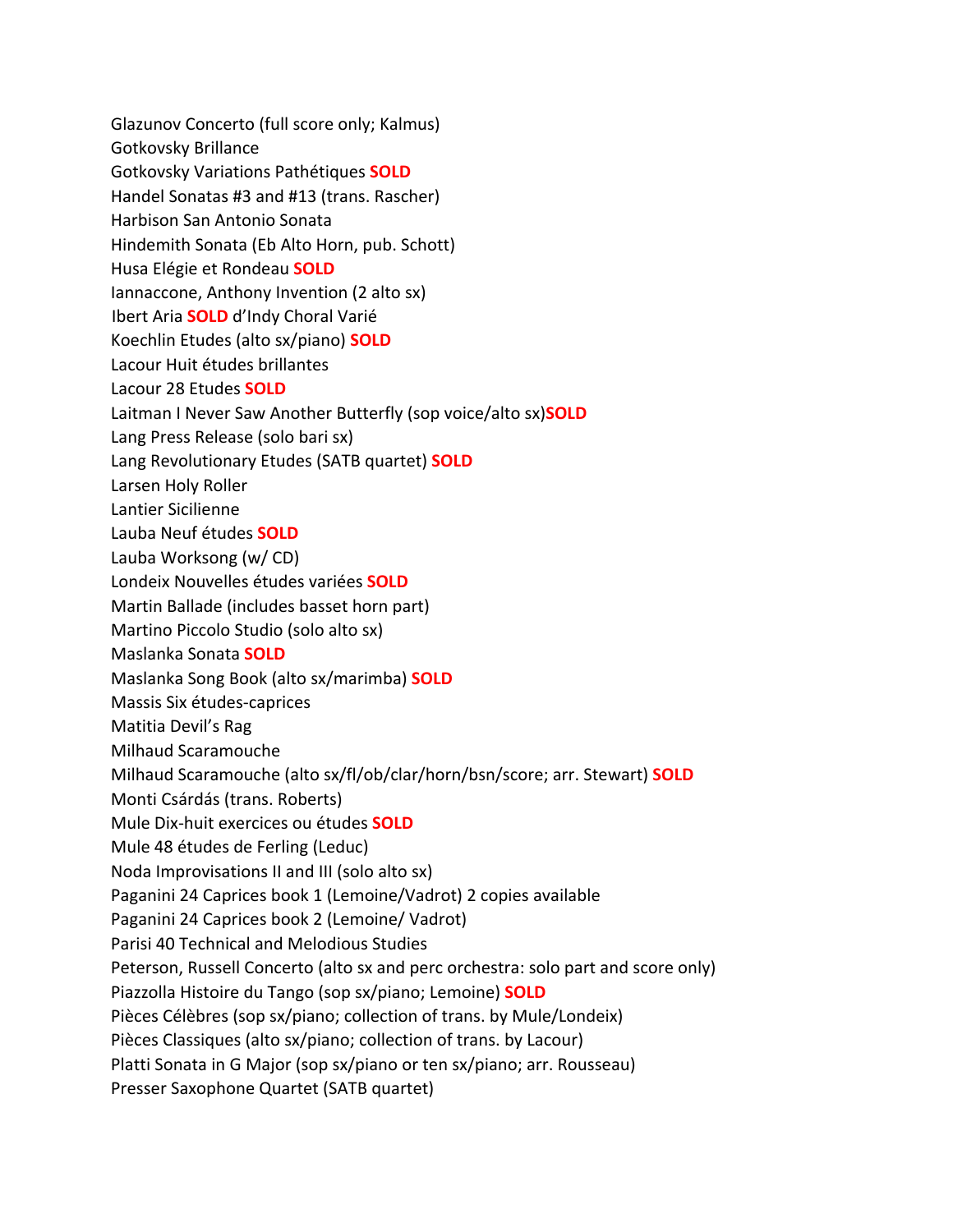Prinz, Alfred Ballade (alto sx/clar/piano) Rascher 24 Intermezzi (alto sx/piano) Ravel Pièce en forme de habanera (alto sx/piano; trans. Viard) Ravel Pièce en forme de habanera (sop sx/piano; trans. Viard) **SOLD** Robert Rhapsodie (solo alto sx) Ronkin/Frascotti The Orchestral Saxophonist, Vol. 2 Selected Studies (Rubank/Voxman) 2 copies available Sellner Douze duos (2 like saxophones) **SOLD** Singelée Duo concertant (sop sx/alto sx/piano) **SOLD** Sinta/Dabney Voicing: An Approach to the Saxophone's Third Register Supplementary Studies by Rubank, ed. Endresen Swerts Klonos (Ascolta 1993) **SOLD** Swerts Klonos (Zodiac rev. 2007) Takemitsu Distance (unaccomp. sop sx/oboe) **SOLD** Teal Art of Saxophone Playing Teal Saxophonist's Workbook Terzakis Der Hölle Nachklang I (1992) Tomasi Concerto Torke Concerto (sop sx/piano) **SOLD** Tower Wings (solo alto sx) **SOLD** ter Veldhuis Grab It! (ten sx/CD) ter Veldhuis Pimpin' (bari sx solo part, CD, and sop/alto/ten parts) Whitney Introduction and Samba **SOLD** Yoshimatsu Fuzzy Bird Sonata **SOLD**

**BOOKS:** All in excellent condition. Each of these is 50% off the current selling price for brand new.

\_\_\_\_\_\_\_\_\_\_\_\_\_\_\_\_\_\_\_\_\_\_\_\_\_\_\_\_\_\_\_\_\_\_\_\_\_\_\_\_\_\_\_\_\_\_\_\_\_\_\_\_\_\_\_\_\_\_\_\_\_\_\_\_\_\_\_\_\_\_\_\_\_\_\_\_\_\_

Ammer, Christine: The A to Z of Foreign Musical Terms (paperback) **SOLD** Hemke, Fred: The Early History of the Saxophone (spiral bound dissertation) **SOLD** Ingham, Richard, ed.: The Cambridge Companion to the Saxophone (paperback) **SOLD** Kochnitzky, Leon: Sax and His Saxophone (WSC small paperback pamphlet) **SOLD** Lawson/Stowell: The Historical Performance of Music: An Introduction (paperback) **SOLD** Segell, Michael: The Devil's Horn (paperback) **SOLD** Umble, James: Jean-Marie Londeix - Master of the Modern Saxophone (hardcover) **SOLD**

\_\_\_\_\_\_\_\_\_\_\_\_\_\_\_\_\_\_\_\_\_\_\_\_\_\_\_\_\_\_\_\_\_\_\_\_\_\_\_\_\_\_\_\_\_\_\_\_\_\_\_\_\_\_\_\_\_\_\_\_\_\_\_\_\_\_\_\_\_\_\_\_\_

## **INCOMPLETE SCORES/SETS:** \$3 each

Bolcom: Scherzino (SATB quartet – missing tenor and bari parts) Bozza Aria: 2 piano scores available (no saxophone parts) Debussy: Rapsodie piano score (Durand; no saxophone part)